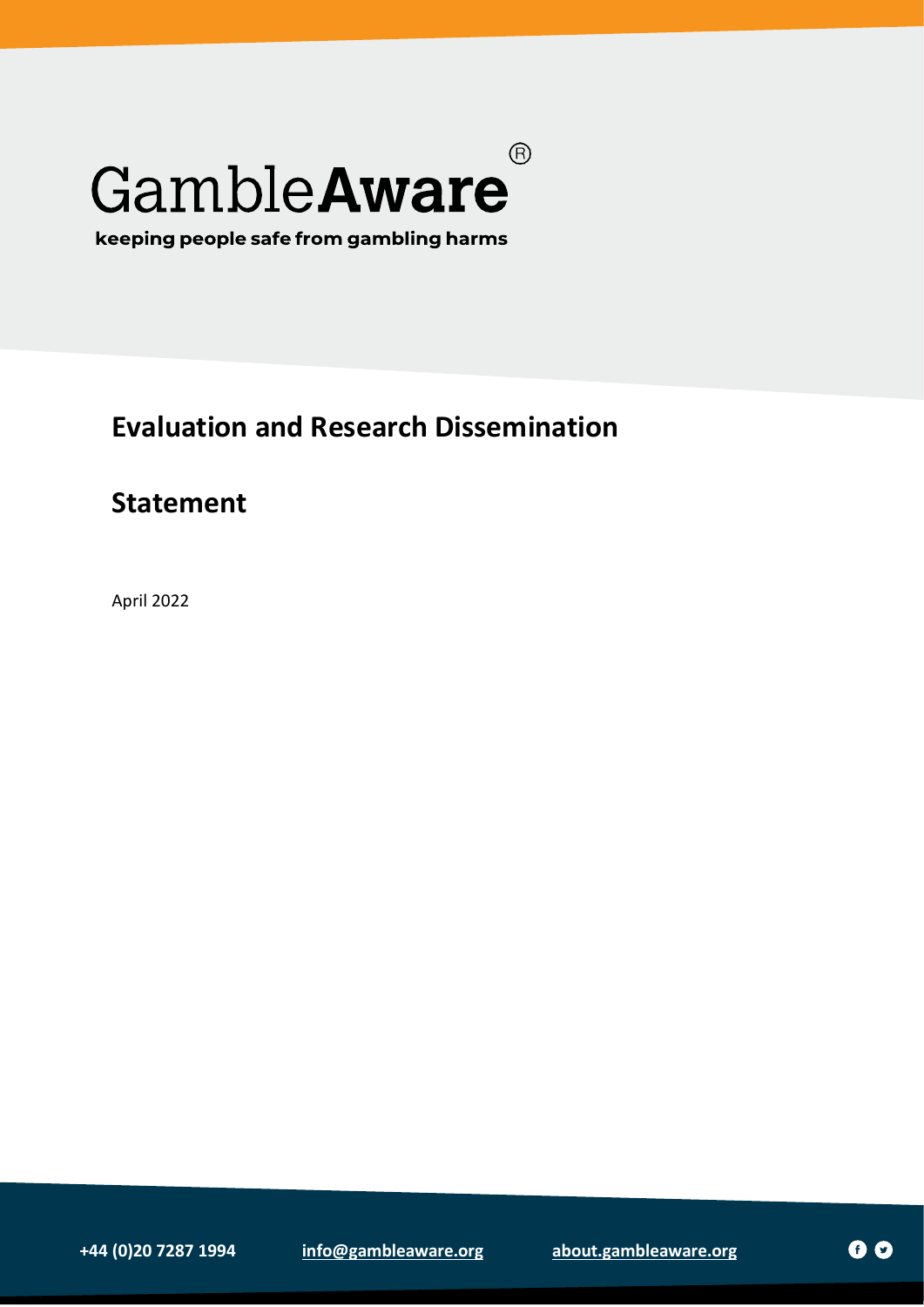Lead Helen Owen, Director of Evaluation and Monitoring

About Us

GambleAware is an independent, grant-making charity commissioning prevention and treatment services across England, Scotland and Wales in partnership with expert organisations and agencies, including the NHS, across three areas:

- Commissioning the National Gambling Treatment Service
- Producing public health campaigns on a national scale and providing practical support to local services
- Commissioning research and evaluation to improve knowledge of what works in prevention.

Regulated by the Charity Commission for England and Wales, and the Scottish Charity Regulator, GambleAware is wholly independent and has a framework agreement with the Gambling Commission to deliver the National Strategy to Reduce Gambling Harms within the context of arrangements based on voluntary donations from the gambling industry.

© 2022 GambleAware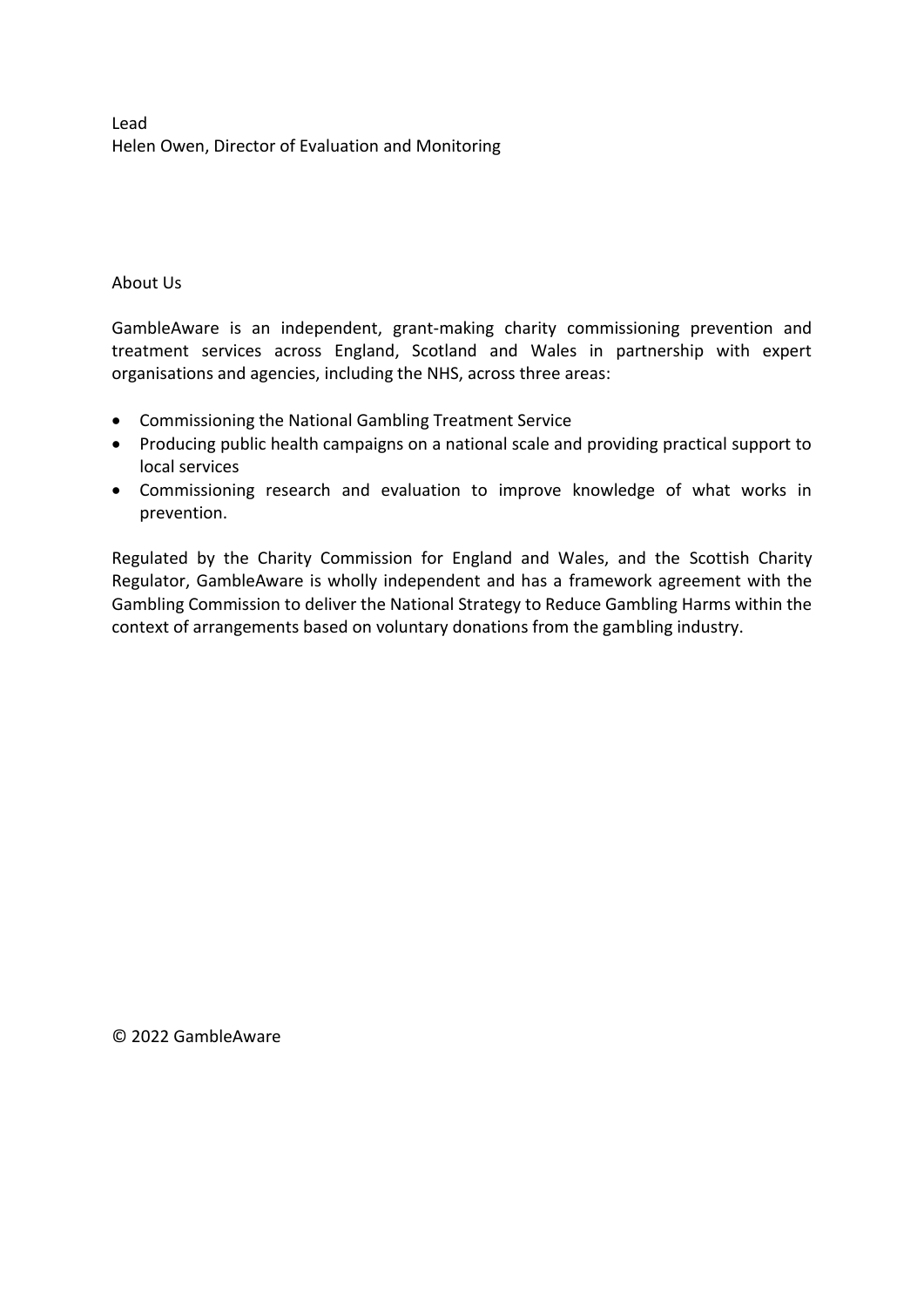### <span id="page-2-0"></span>Contents

 $\hat{\theta}$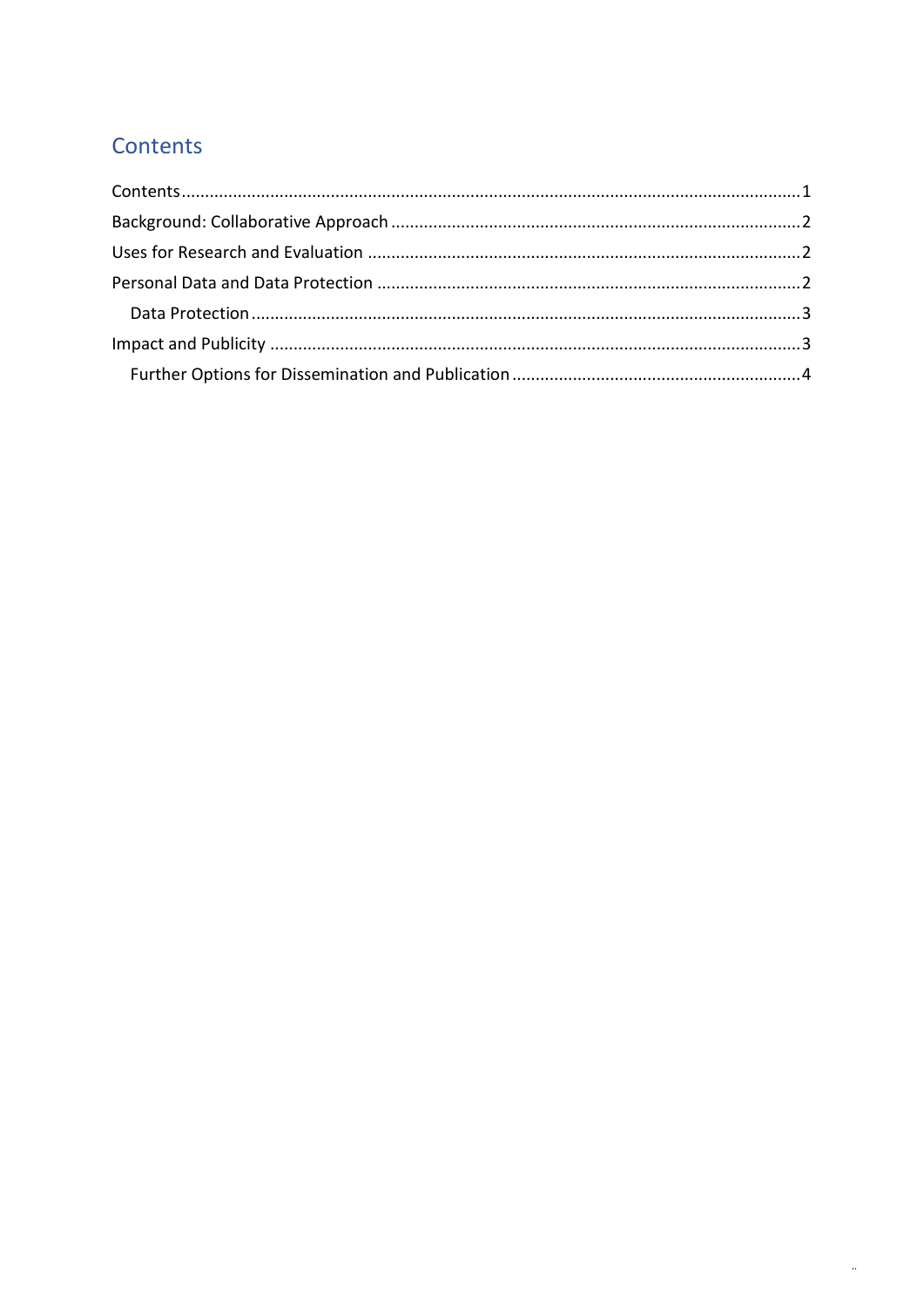#### <span id="page-3-0"></span>Background: Collaborative Approach

GambleAware commissions evaluation and research to build knowledge of what works for whom in prevention, education, treatment, and support to prevent and reduce gambling harm. Our research is independent, and is undertaken with a view to informing policy, facilitating evidence-based discussion, and supporting the commissioning of services for people experiencing harms associated with gambling. GambleAware follows Research Council policy regarding research ethics, encouraging and funding open access publication in academic journals and data reuse, and has been approved by National Institute for Health Research (NIHR) as an NIHR non-commercial partner. Further information can be found here - <https://about.gambleaware.org/research/research-commissioning-governance-procedure/>

We work closely with stakeholders, involving them throughout the research and evaluation processes whilst maintaining the independence of our commissioned partners.

Stakeholders are actively involved from the inception of the project, for example where the research and evaluation objectives are set. We meet frequently during the active phases of evaluation, and we share the conclusions and recommendations of the evaluation before publication.

GambleAware aims to be open and transparent with the research and evaluation projects that it manages and commissions. We take a number of steps to ensure that all research and evaluation outputs are publicly available, outlined below.

#### <span id="page-3-1"></span>Uses for Evaluation and Research

We use the evaluation and research evidence available to us to inform strategic decisionmaking through portfolio insight and analysis, research, and to improve what we do as a commissioner of services to prevent gambling harm.

We also use the evaluation and research evidence to prepare our annual impact report and to respond to information requests. Further to this, our evaluation and research inform our information campaigns, ad campaigns, and our future commissioning of research and evaluation.

We also provide the evidence to key stakeholders (eg. service delivery partners, Gambling Commission, NHSEI) to ensure knowledge is shared, activities are joined up and shared objectives met.

#### <span id="page-3-2"></span>Personal Data and Data Protection

All research and evaluation outputs that result from evaluation and research that we have commissioned are published on the [GambleAware](https://www.begambleaware.org/for-professionals/research-and-evaluation/evaluation-publications) website, including key findings as presented at seminars and conferences. We aim to publish all outputs within four months of completion.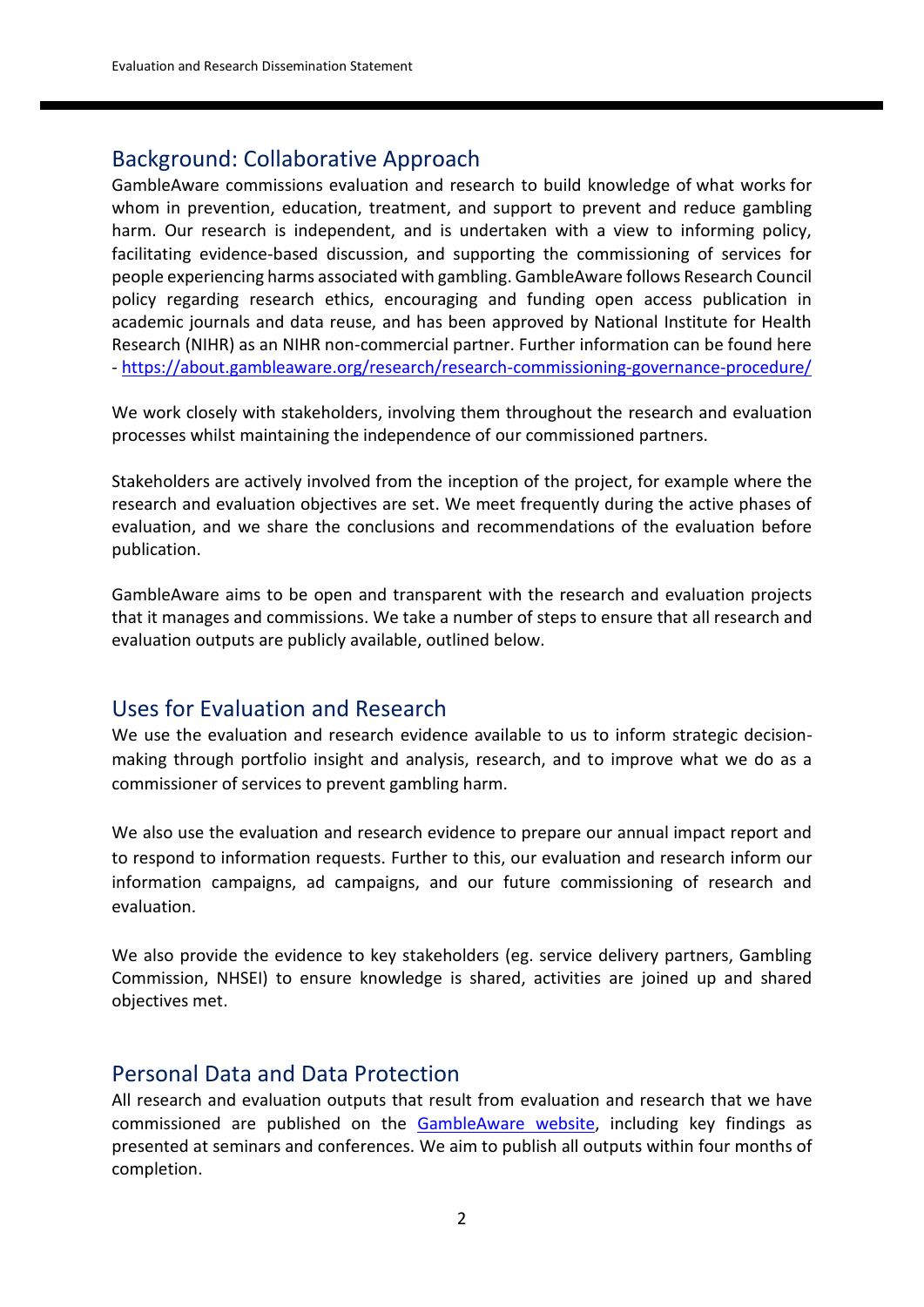We follow the [Information Commissioner's advice](https://ico.org.uk/for-organisations/guide-to-data-protection/guide-to-the-general-data-protection-regulation-gdpr/key-definitions/what-is-personal-data/) with regards to the publication of data. Our research and evaluation outputs do not disclose personal data or information which might be considered confidential about any specific individual, without their informed consent.

This means that our outputs cannot be used to identify individuals involved in the work unless this information is already in the public domain (such as the names of authors and partner organisations).

#### <span id="page-4-0"></span>**Data Protection**

Data protection legal obligations should be taken as the starting point, and GambleAware expects all commissioned research partners to be observing legal requirements. Further to this, GambleAware expects data and identity of respondents to be protected over and above the legal minimum, as outlined in our guidelines for *[Engaging and Involving People with Lived](https://www.begambleaware.org/sites/default/files/2020-12/research-publication-le-focus-guidelines-final_0.pdf)  [Experience of Gambling Harms in Research and Evaluation](https://www.begambleaware.org/sites/default/files/2020-12/research-publication-le-focus-guidelines-final_0.pdf)*.

All evaluation and research fieldwork commissioned by GambleAware should conform to data protection regulations of the commissioned research partner, respecting *The Data Protection Act*; that is, the UK's implementation of the General Data Protection Regulation (GDPR). Further information is available here:<https://www.gov.uk/data-protection>

In summary, everyone responsible for using personal data has to follow strict rules called 'data protection principles'. They must make sure the information is:

- used fairly, lawfully and transparently
- used for specified, explicit purposes
- used in a way that is adequate, relevant and limited to only what is necessary
- accurate and, where necessary, kept up to date
- kept for no longer than is necessary
- handled in a way that ensures appropriate security, including protection against unlawful or unauthorised processing, access, loss, destruction or damage.

#### <span id="page-4-1"></span>Impact and Publicity

There are a range of ways in which GambleAware directly supports research partners to disseminate their evaluation and research findings. This includes:

- Publication of reports on GambleAware's website
- Making press announcements
- Social media activity
- Convening webinars, and
- Funding publication in open access journals (see below).

GambleAware grant agreements and service contracts detail a Media Protocol, which provides information about how we promote research and evaluation, and how we ask our partners to engage with the media